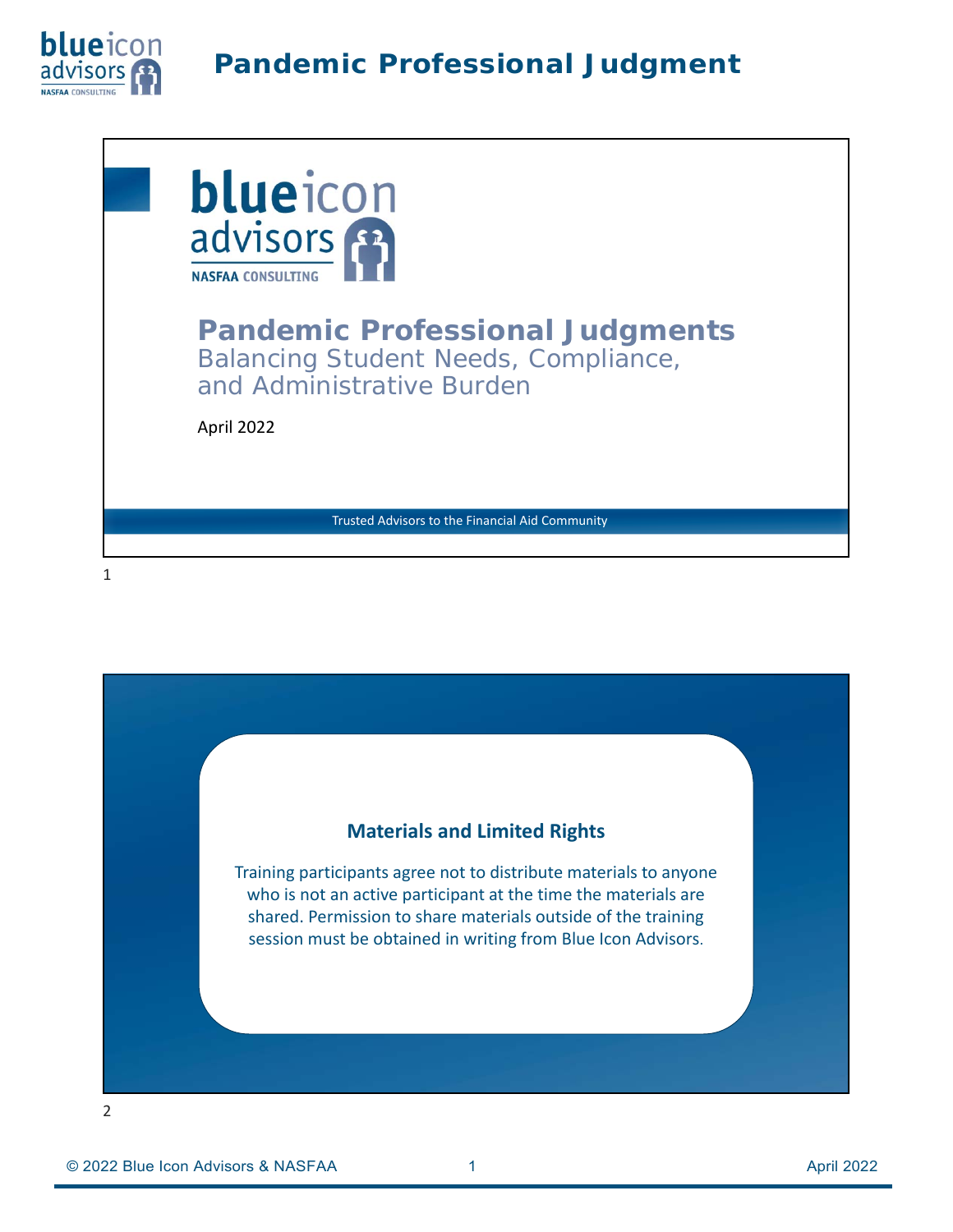![](_page_1_Picture_0.jpeg)

![](_page_1_Picture_2.jpeg)

![](_page_1_Picture_3.jpeg)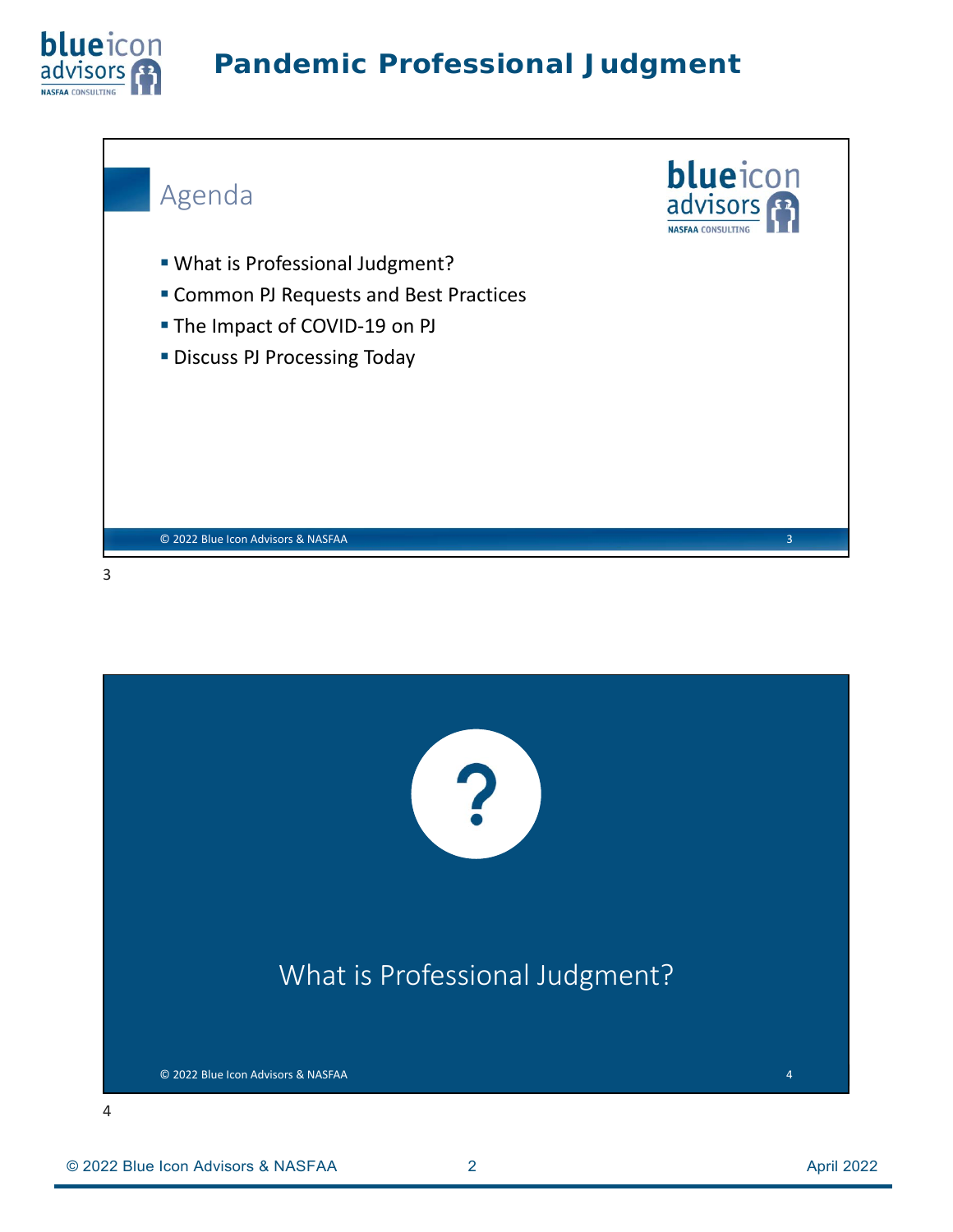![](_page_2_Picture_0.jpeg)

#### blueicon Statutory Authority advisors HEA Section 479A establishes authority for the financial aid administrator to exercise professional judgment (PJ) discretion to make adjustments on a case‐by‐case basis in a number of areas when an applicant, parent, or spouse has special or unusual circumstances. © 2022 Blue Icon Advisors & NASFAA 5

![](_page_2_Picture_4.jpeg)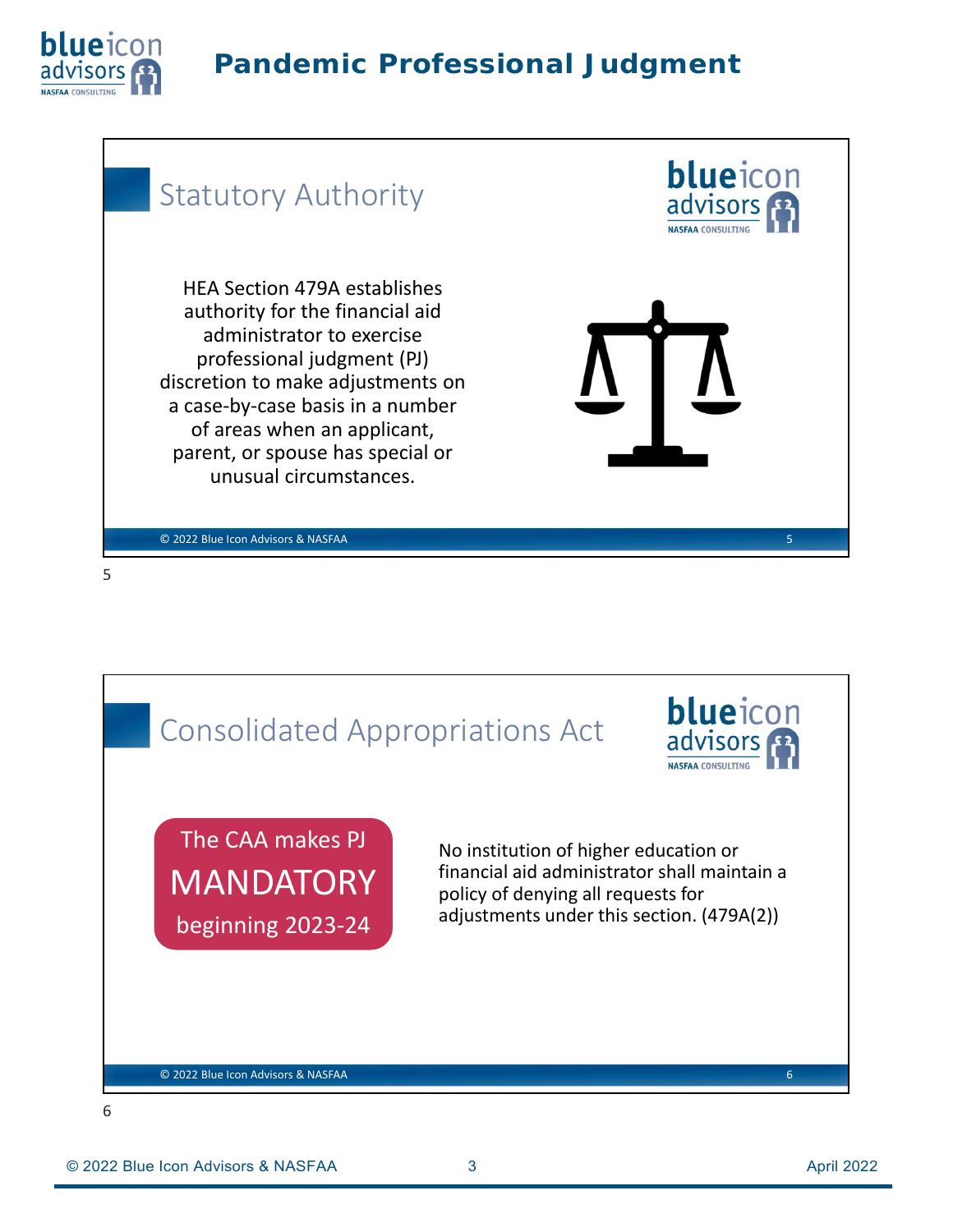![](_page_3_Picture_0.jpeg)

![](_page_3_Figure_2.jpeg)

![](_page_3_Figure_4.jpeg)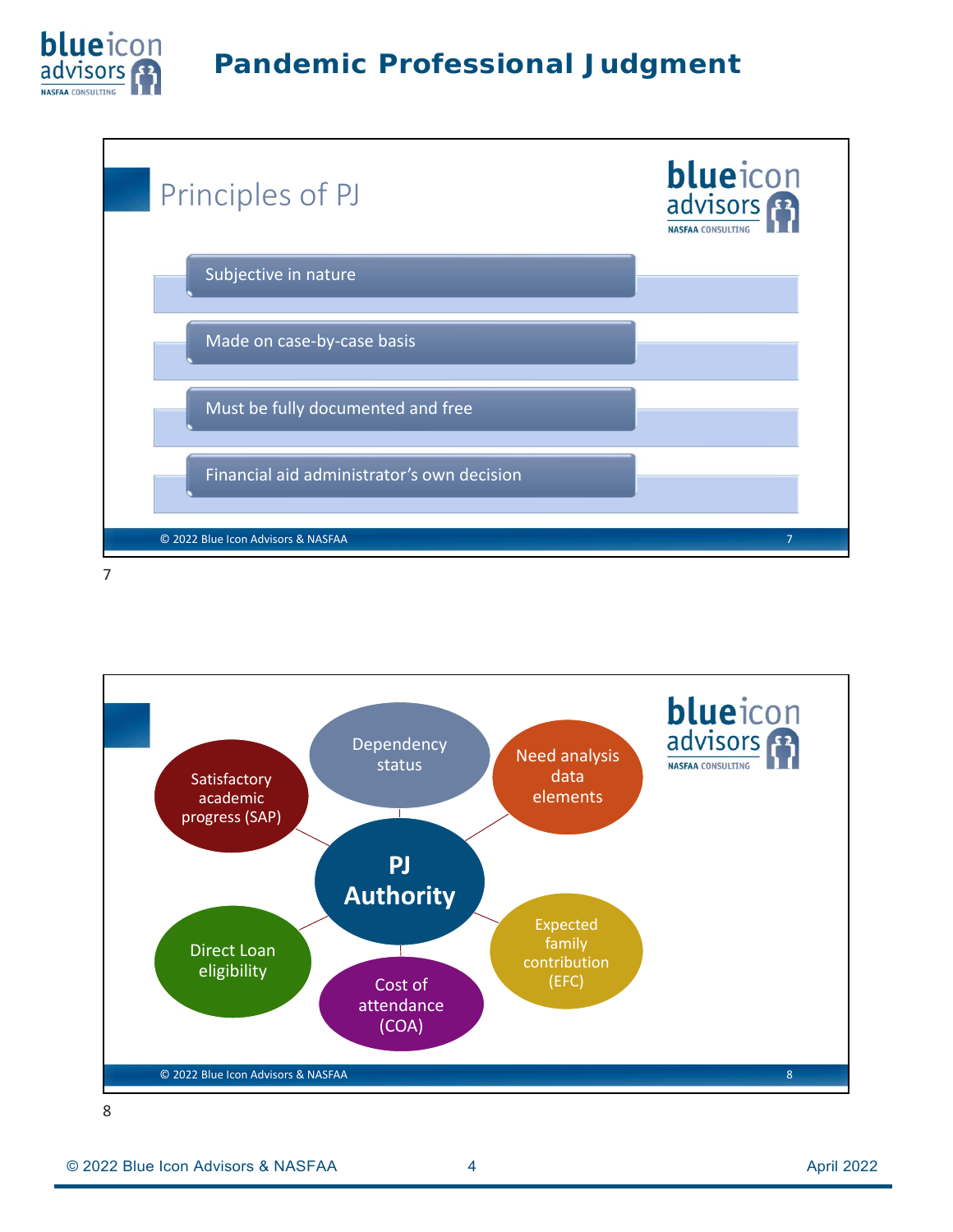![](_page_4_Picture_0.jpeg)

![](_page_4_Figure_2.jpeg)

![](_page_4_Figure_4.jpeg)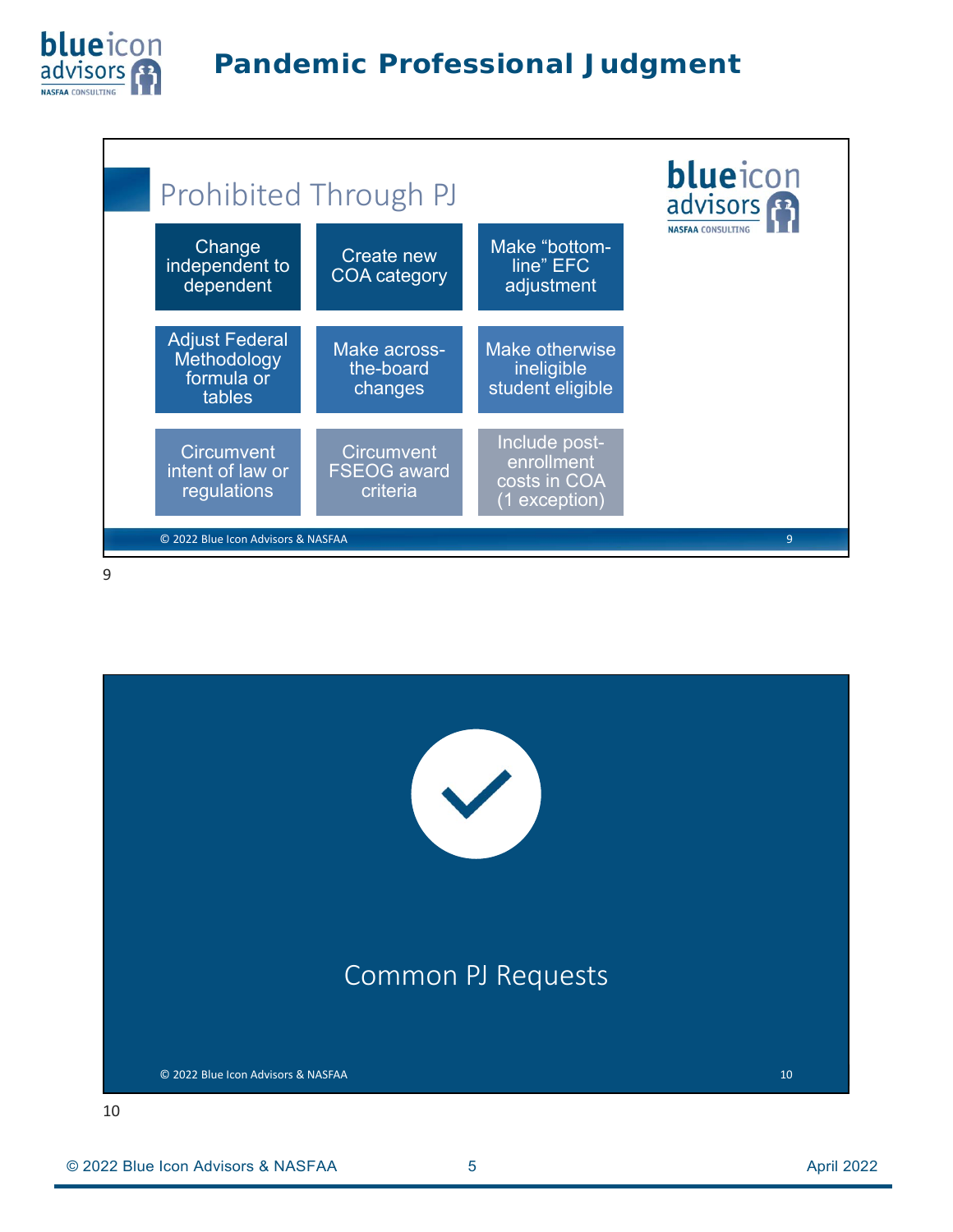![](_page_5_Picture_0.jpeg)

![](_page_5_Figure_2.jpeg)

![](_page_5_Figure_4.jpeg)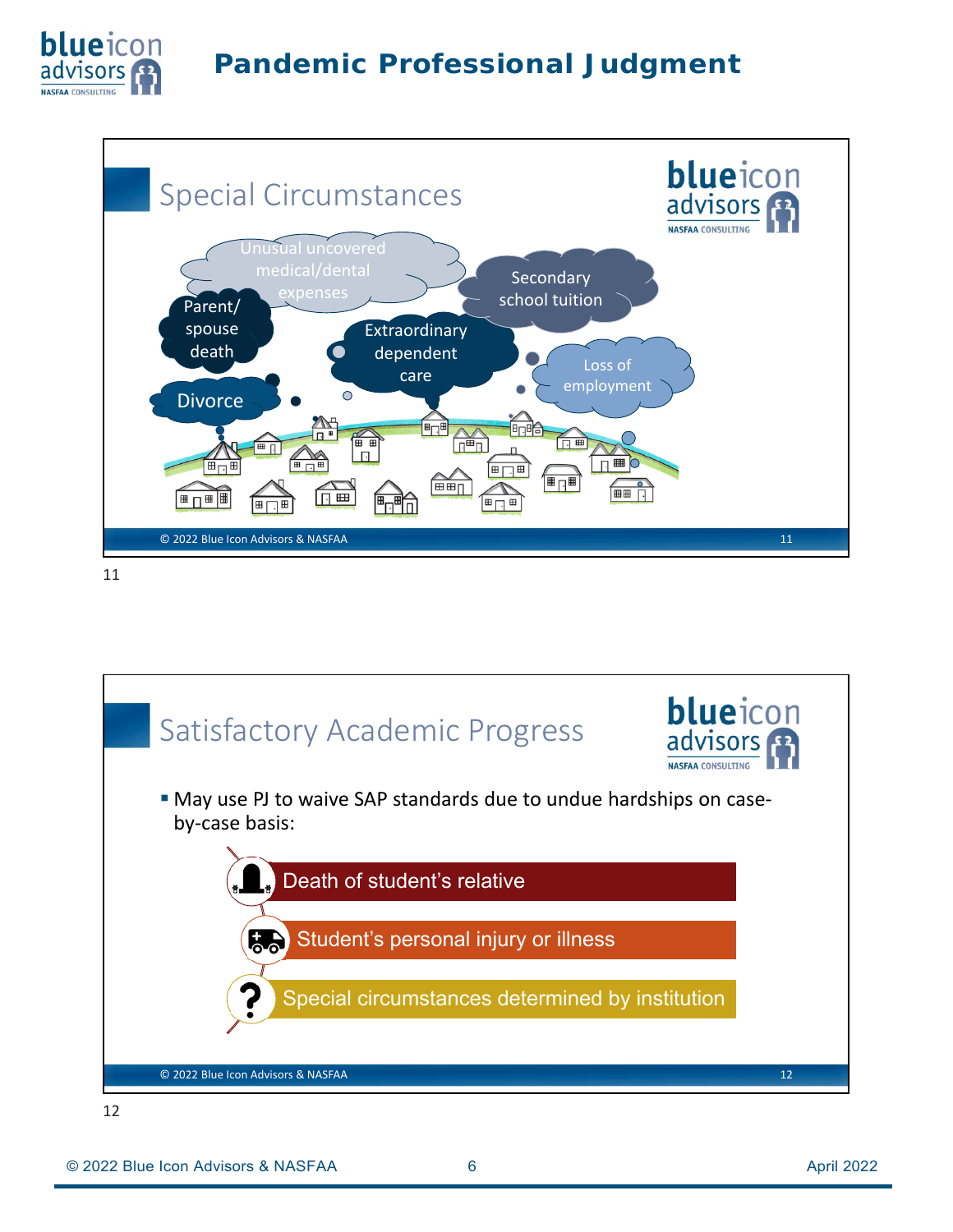![](_page_6_Picture_0.jpeg)

![](_page_6_Figure_2.jpeg)

![](_page_6_Figure_4.jpeg)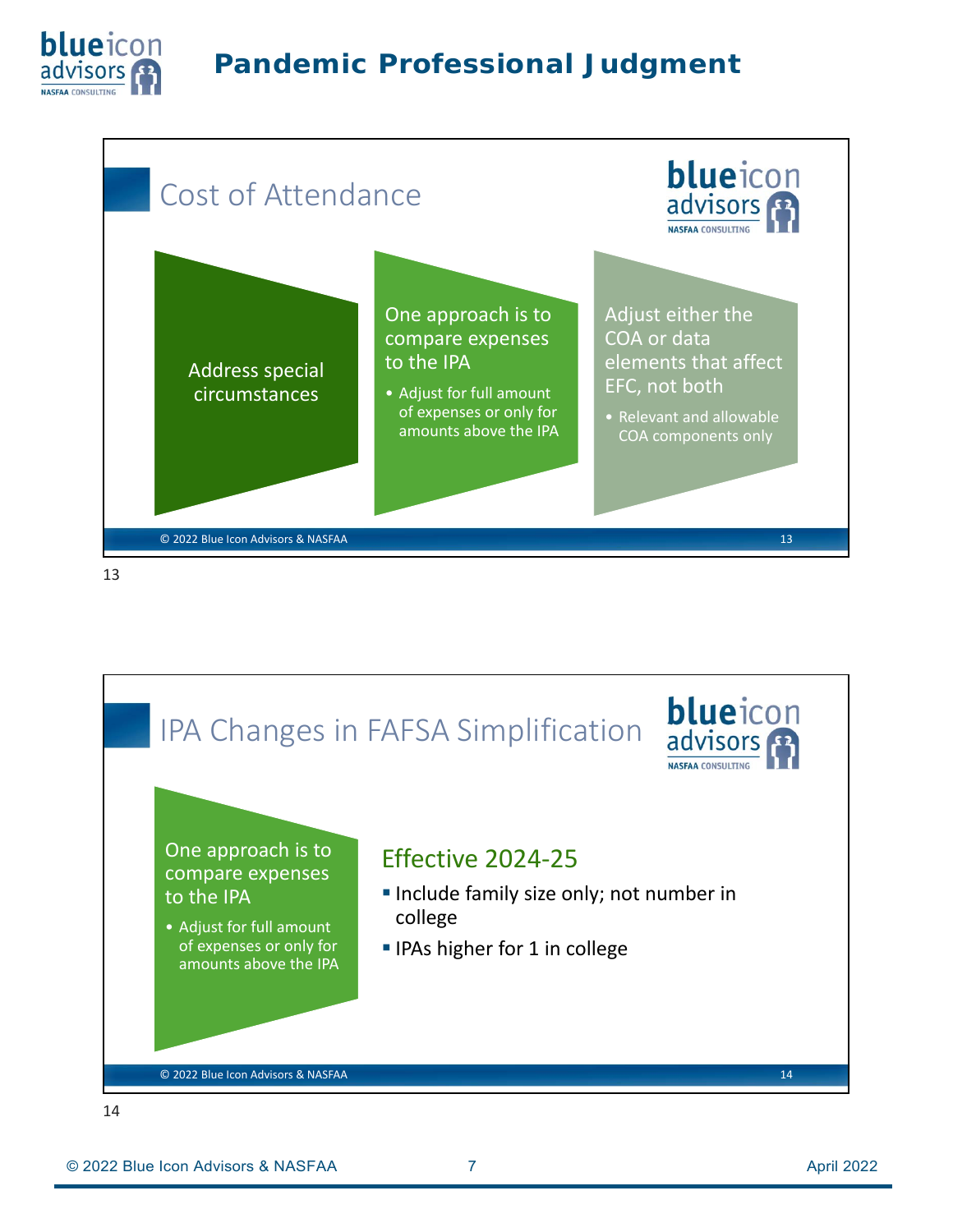![](_page_7_Picture_0.jpeg)

![](_page_7_Picture_2.jpeg)

![](_page_7_Figure_3.jpeg)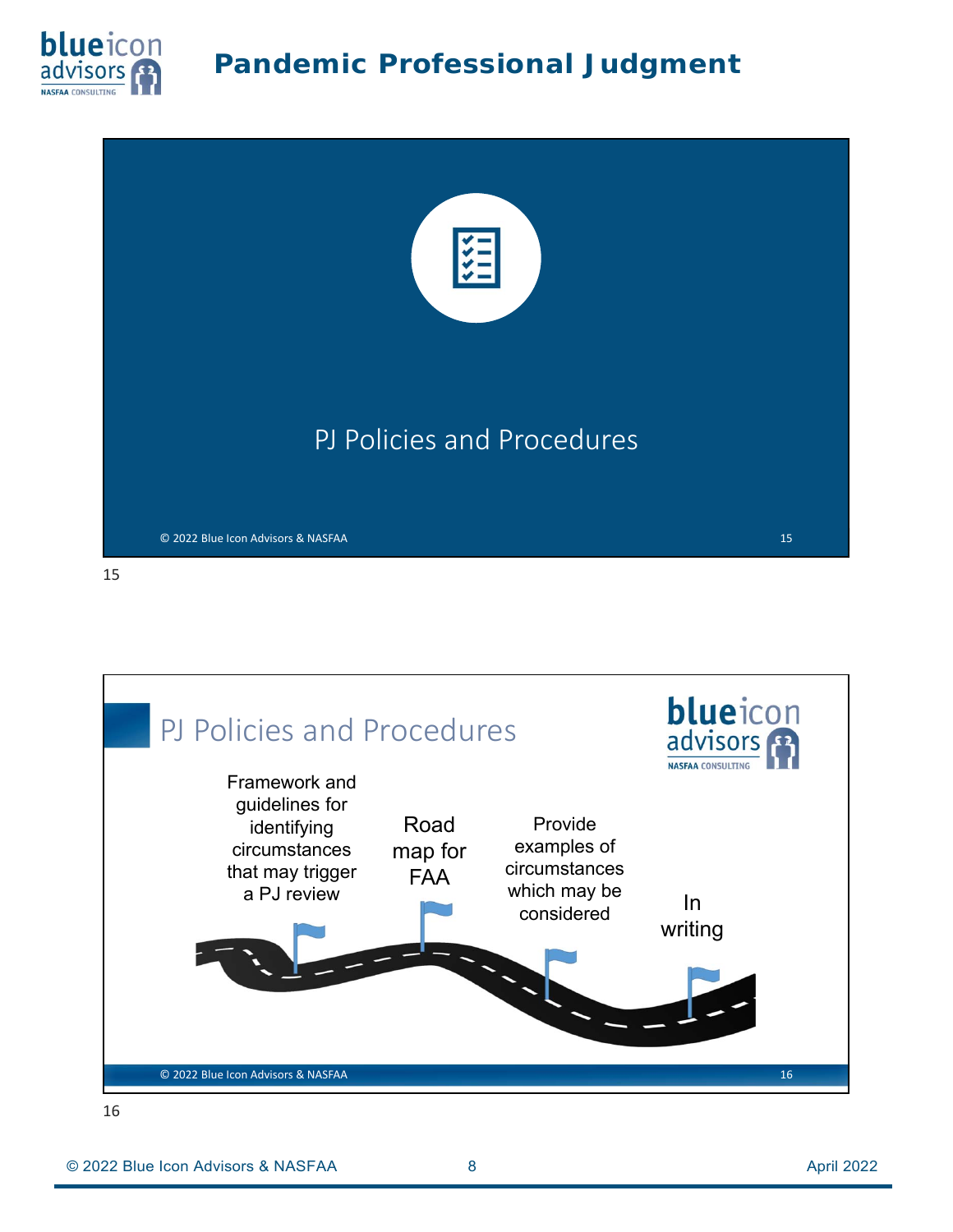![](_page_8_Picture_0.jpeg)

![](_page_8_Picture_2.jpeg)

blueicon Increased Demand for PJ *NASFAA PJ Survey, June & October 2020* **NASFAA CONSULTING** 100% 90% 80% 70% We do not track this data 60% Decrease of 50% + ■ Decrease of 0-49% 50% About the same 40% ■ Increase of 0-49% **59% Reported**  30% **47% Reported Example 2008 + 128 and increase increase of 50% + an Increase an Increase** 20% 10% 0% Experienced, Mar‐May 2020 Experienced, Mar‐Sept 2020 © 2022 Blue Icon Advisors & NASFAA 18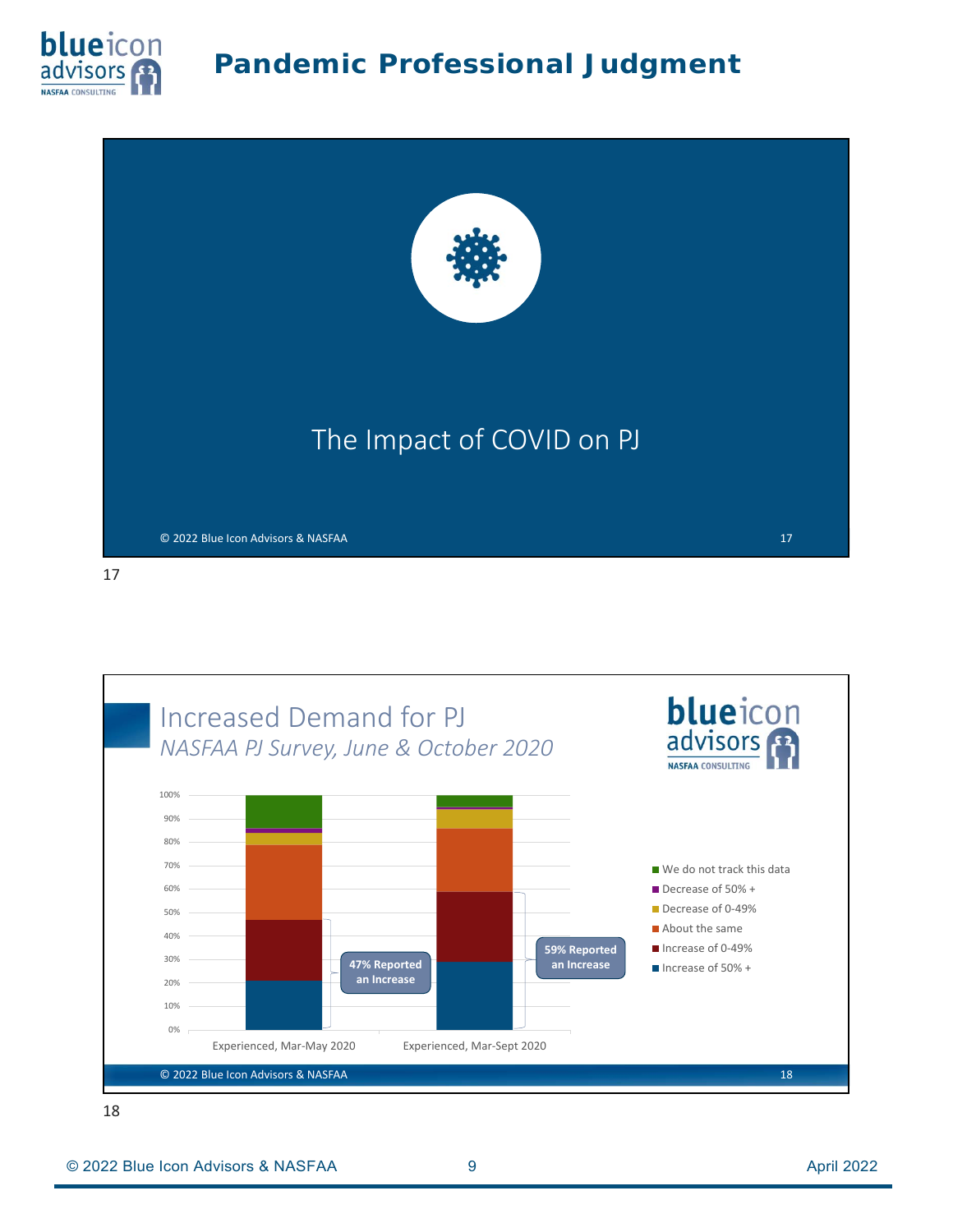![](_page_9_Picture_0.jpeg)

![](_page_9_Figure_2.jpeg)

| Institutional Response to Demand<br>NASFAA PJ Survey, June & October 2020 |                  |                           | <b>blueicon</b><br>advisors<br><b>NASFAA CONSULTING</b> |                           |
|---------------------------------------------------------------------------|------------------|---------------------------|---------------------------------------------------------|---------------------------|
|                                                                           | <b>June 2020</b> |                           | October 2020                                            |                           |
|                                                                           | Considering      | Began after<br>$COVID-19$ | Considering                                             | Began after<br>$COVID-19$ |
| Proactively reach out to<br>students                                      | 28%              | 22%                       | 15%                                                     | 23%                       |
| Altering staff review policies &<br>procedures                            | 37%              | 25%                       | 13%                                                     | 27%                       |
| Altering student<br>documentation requirements                            | 32%              | 23%                       | 12%                                                     | 29%                       |
| Increasing appeal committee<br>meetings                                   | 27%              | 26%                       | 10%                                                     | 26%                       |
| © 2022 Blue Icon Advisors & NASFAA                                        |                  |                           |                                                         | 20                        |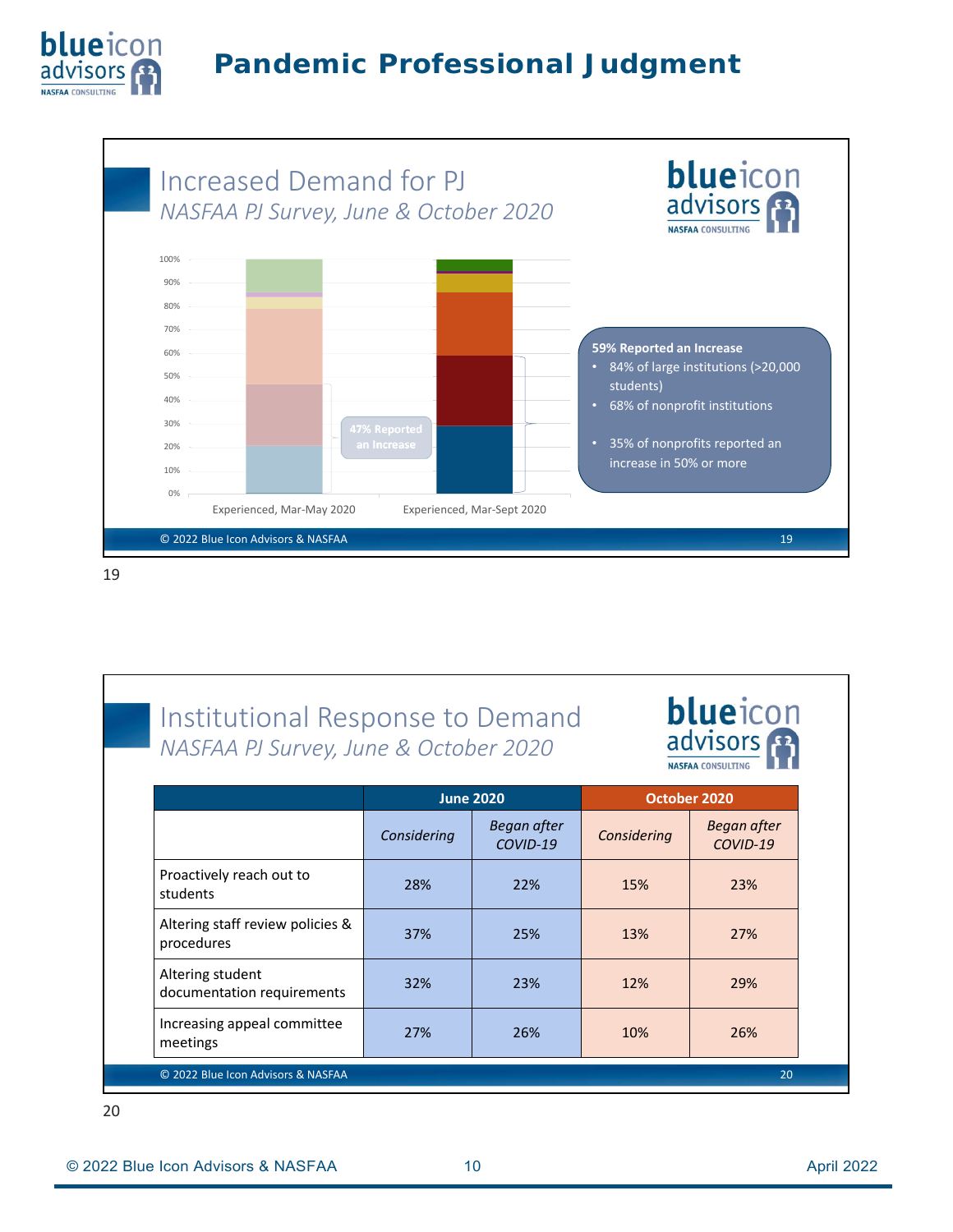![](_page_10_Picture_0.jpeg)

![](_page_10_Figure_2.jpeg)

![](_page_10_Picture_4.jpeg)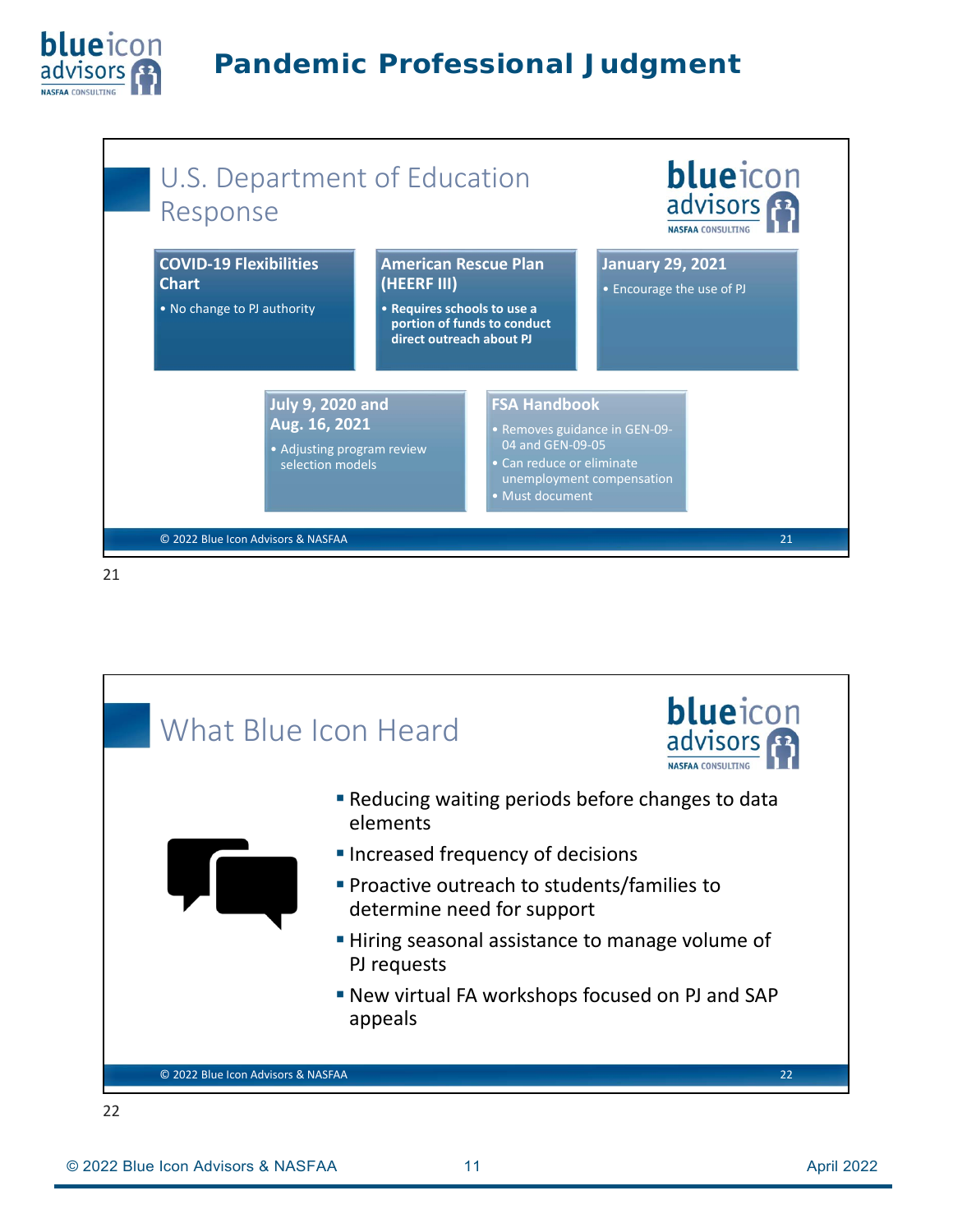![](_page_11_Picture_0.jpeg)

![](_page_11_Picture_2.jpeg)

![](_page_11_Picture_4.jpeg)